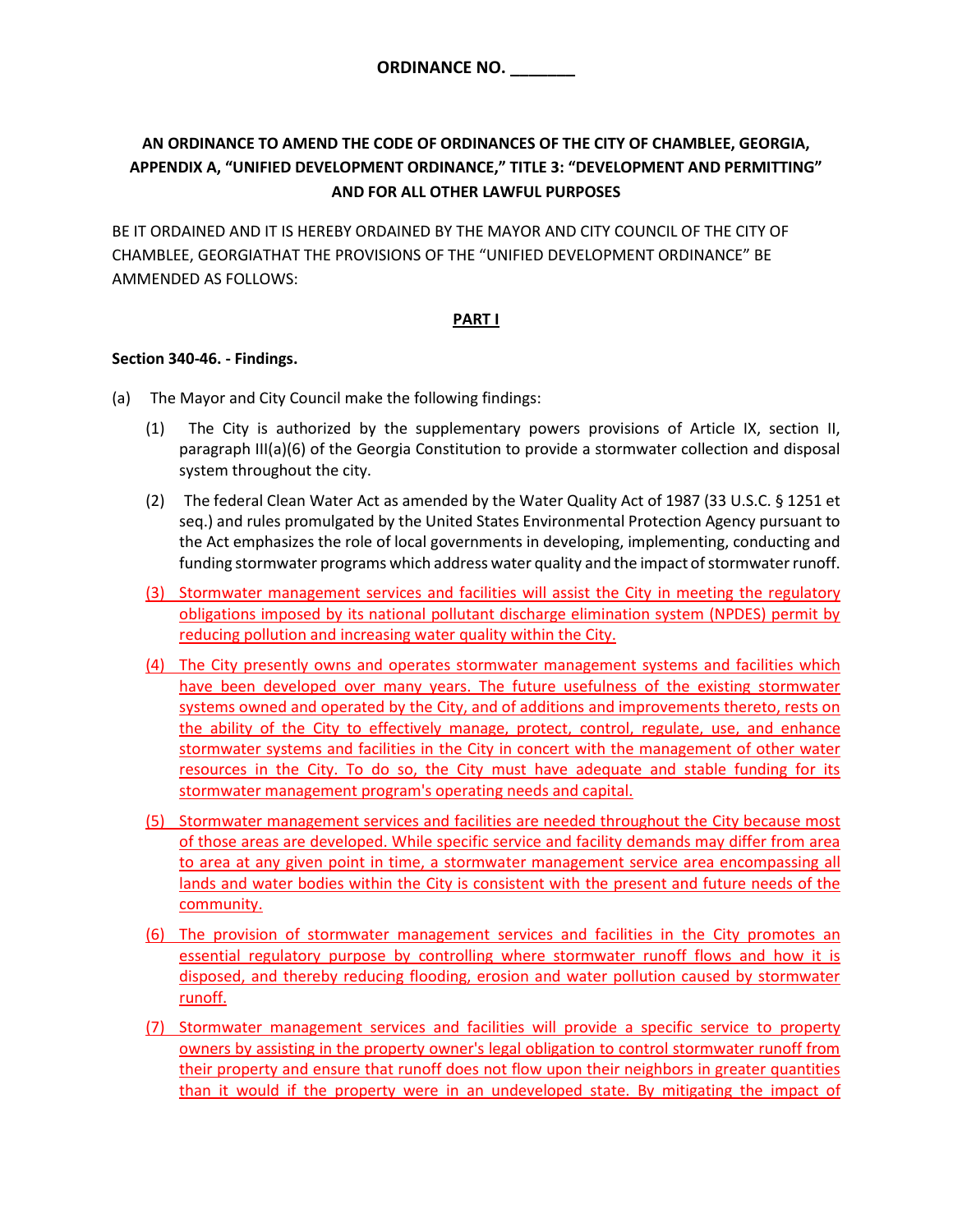stormwater runoff from developed property, the stormwater management system helps prevent damage that would subject a property owner to civil liability.

- (8) The City is responsible for the protection and preservation of the public health, safety, and welfare of the community, and finds that it is in the best interest of the health, safety, and welfare of the citizens of the City to proceed with the development, implementation, and operation of a utility for stormwater management accounted for in the City budget as a separate enterprise fund dedicated solely to stormwater management and to institute funding methods associated therewith.
- (9) The City has undertaken a comprehensive review by staff and professional consultants of the need for, management of, and funding for, a stormwater utility. The staff reports and the professional engineering and financing feasibility analysis properly assess and define the stormwater management problems, needs, goals, program priorities and funding opportunities of the City.
- (10) As a result, the City finds that a stormwater utility provides the most practical and appropriate means of properly delivering storm water management services and facilities, and finds that a utility fee provides the most practical and appropriate means of funding stormwater management services in the City.
- (3) Stormwater management is applicable and needed throughout the corporate limits of the City. While specific service and facility demands may differ from area to area at any given point in time, a stormwater management service area encompassing all lands and water bodies within the corporate limits of the City is consistent with the present and future needs of the community.
- (4) The stormwater needs in the City include, but are not limited to, protecting the public health, safety and welfare. Provision of stormwater management programs and facilities renders and/or results in both service and benefit to all properties, property owners, citizens, and residents of the city in a variety of ways. The service and benefit rendered or resulting from provision of stormwater management systems and facilities may differ depending on many factors and considerations, including but not limited to, location, demands and impacts imposed on the stormwater systems and programs, and risk exposure.
- (5) The county presently owns and operates stormwater management systems and facilities in the city which have been developed over many years. The future usefulness of the existing stormwater systems owned and operated by the county and of additions and improvements thereto, rests on the ability of the City and county to effectively manage, protect, control, regulate, use and enhance stormwater systems and facilities in the City in concert with the management of other water resources in the City and county. In order to do so, the City and county must have adequate and stable funding for the stormwater management program, operating capital and investment needs.
- (6) The Mayor and City Council find, conclude and determine that a utility provides the most practical and appropriate means of properly delivering and funding stormwater management services in the city.
- (7) An equitable approach to funding stormwater management services and facilities can be provided by adopting a schedule of service charges upon properties that is related to burden of stormwater quality control service requirements and costs posed by properties throughout the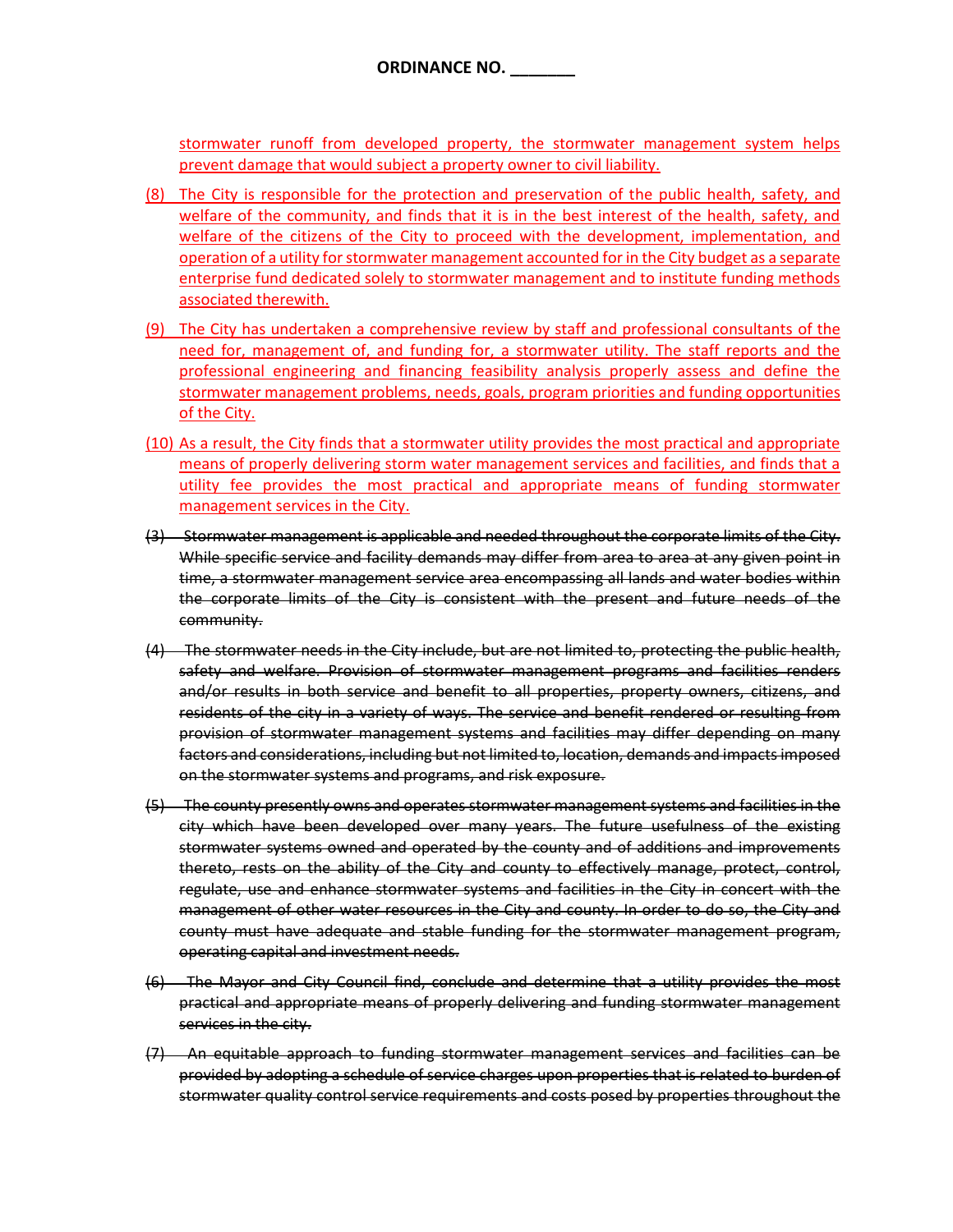**ORDINANCE NO. \_\_\_\_\_\_\_**

city. Such schedule of service charges can be complemented by other funding methods which address specific needs, including but not limited to, allocations of special purpose local option sales taxes to stormwater drainage improvement projects. A service charge credit is an appropriate means of adjusting service charges in recognition that private stormwater systems and/or actions can effectively reduce or eliminate the burden of stormwater quantity and quality control service requirements and costs that a property or properties pose for the City. Impervious area is the most important factor influencing stormwater service requirements and costs posed by properties throughout the city, and therefore is an appropriate parameter for calculating stormwater service charges and associated credits. In addition, the value to the stormwater utility of certain actions and practices performed by property owners and other stormwater utility customers may be recognized by credits based on other factors, including but not limited to, the avoided cost of public information and education realized by the utility when public information and education about stormwater management is provided by the public school system.

- (8) The "Feasibility Study for a Stormwater Utility User Fee" prepared by HDR/WL Jorden, Inc., CH2M HILL, Brown Design Associates, Inc., and CFA International, LLC, properly assesses and defines the stormwater management problems, needs, goals, program priorities and funding opportunities for all of the county.
- (9) Given the problems, needs, goals, program priorities and funding opportunities identified in the "Feasibility Study for a Stormwater Utility User Fee," it is appropriate to authorize the formation of an organizational and accounting entity dedicated specifically to the management, maintenance, protection, control, regulation, use and enhancement of stormwater systems in the city in concert with similar programs in the county.
- (10) It would be advantageous for the City and the county to enter into an intergovernmental agreement to effectively provide stormwater services and charge and collect reasonable fees for such services.

#### **Section 340-47. - Establishment of a utility and enterprise fund.**

- (a) There is hereby established a stormwater management utility within the city which shall be responsible for stormwater management throughout the City's corporate limits, and shall provide for the management, protection, control, regulation, use, and enhancement of stormwater systems and facilities. Such utility shall be under the direction of a stormwater utility director, appointed by the Planning and Development Director.
- (b) The Planning and Development Director shall establish a stormwater enterprise fund in the City budget and accounting system, separate and apart from its general fund, for the purpose of dedicating and protecting all funding applicable to the purposes and responsibilities of the utility, including but not limited to, rentals, rates, charges, fees and licenses as may be established by the City Council. All revenues and receipts of the stormwater utility shall be deposited promptly upon receipt into the stormwater enterprise fund, to be held and invested in trust for the purposes dedicated and expended exclusively for purposes of the utility, including capital project construction. No other funds of the City shall be deposited in the stormwater enterprise fund or commingled with dedicated stormwater revenues, except that other revenues, receipts and resources not accounted for in the stormwater enterprise fund, including grants, loans and bond proceeds may be combined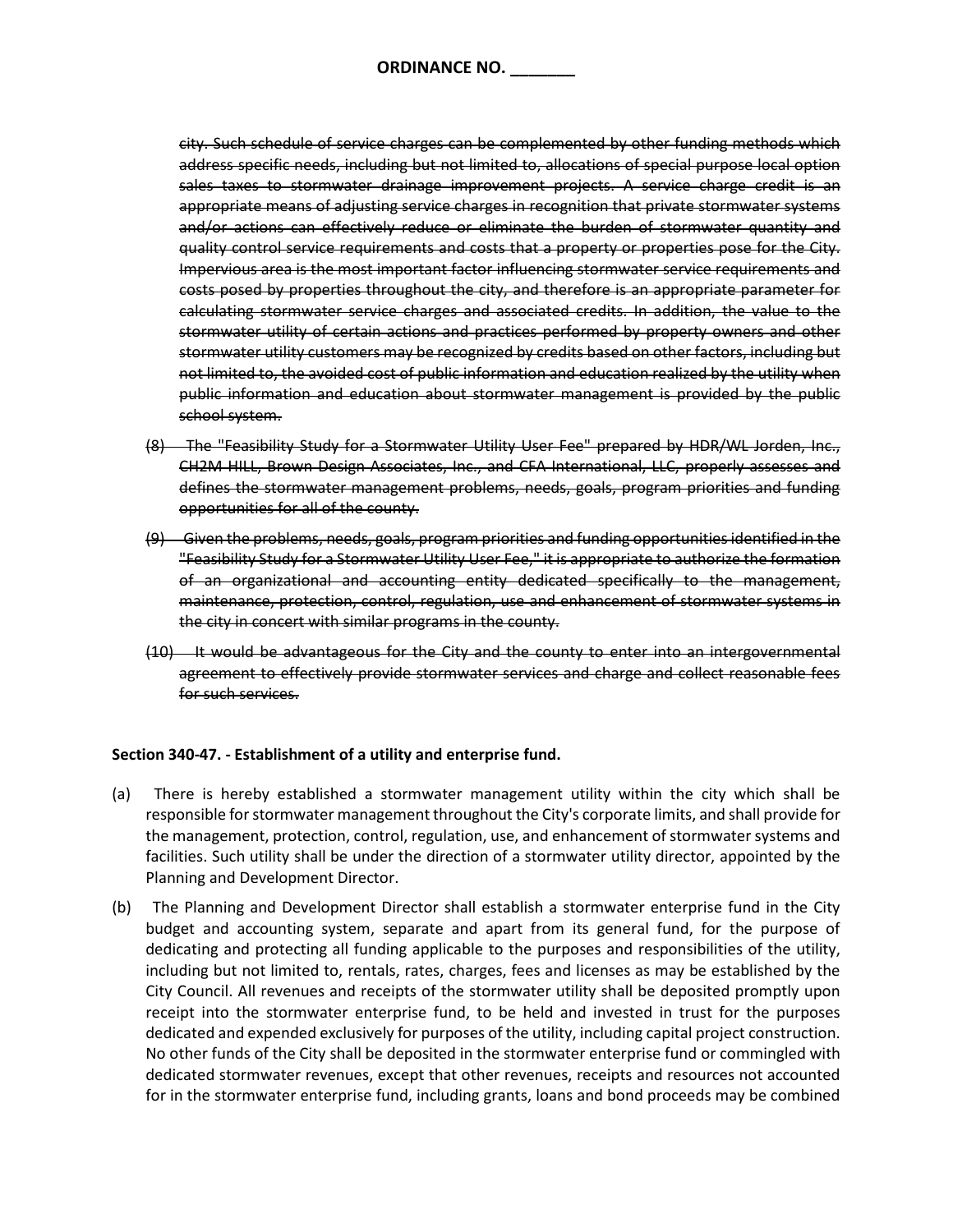with and applied to stormwater management capital projects as deemed appropriate by the City Council, upon recommendation of the stormwater utility director.

(c) The City Council hereby transfers to the stormwater utility director operational control over the existing stormwater management systems and facilities owned and heretofore operated by the City and county and other related assets, including but not limited to, properties upon which such facilities are located, easements, rights of entry and access, and certain equipment.

#### **Section 340-48. - Scope of responsibility for the drainage system in the city.**

- (a) The City drainage system consists of all rivers, streams, creeks, branches, lakes, reservoirs, ponds, drainage ways, channels, ditches, swales, storm sewers, culverts, inlets, catch basins, pipes, head walls and other structures, natural or manmade, within the political boundaries of the City which control and/or convey stormwater through which the City intentionally diverts surface waters from its public streets and properties. The City or the county owns or has legal access for purposes of operation, maintenance and improvements to those segments of this system which:
	- (1) Are located within public streets, rights-of-way and easements;
	- (2) Are subject to easements, rights-of-entry, rights-of-access, rights-of-use, or other permanent provisions for adequate access for operation, maintenance, and/or improvement of systems and facilities; or
	- (3) Are located on public lands to which the City has adequate access for operation, maintenance, and/or improvement of systems and facilities.
- (b) Operation and maintenance of stormwater systems and facilities which are located on private property or public property not owned by the City or county and for which there has been no public dedication of such systems and facilities shall be and remain the legal responsibility of the property owner, or its occupant, except as that responsibility may be otherwise affected by the laws of the state and the Unites States of America.
- (c) It is the intent of this Article to protect the public health, safety and general welfare of all properties and persons in general, but not to create any special duty or relationship with any individual person or to any specified property within or without the boundaries of the City. The City expressly reserves the right to assert all available immunities and defenses in any action seeking to impose monetary damages upon the City, its officers, employees and agents arising out of any alleged failure or breach of duty or relationship as may not exist or hereafter be created. To the extent any permit, plan approval, inspection or similar act is required by the City as a condition precedent to any activity by or upon property not owned by the City, pursuant to this or any other regulatory ordinance, regulation or rule of the City or under federal or state law, the issuance of such permit, plan approval, or inspection shall not be deemed to constitute a warranty, express or implied, nor shall afford the basis for any action, including any action based on failure to permit or negligent issuance of a permit, seeking the imposition of money damages against the City, its officers, employees or agents.

#### **Section 340-52. - Stormwater service fees established.**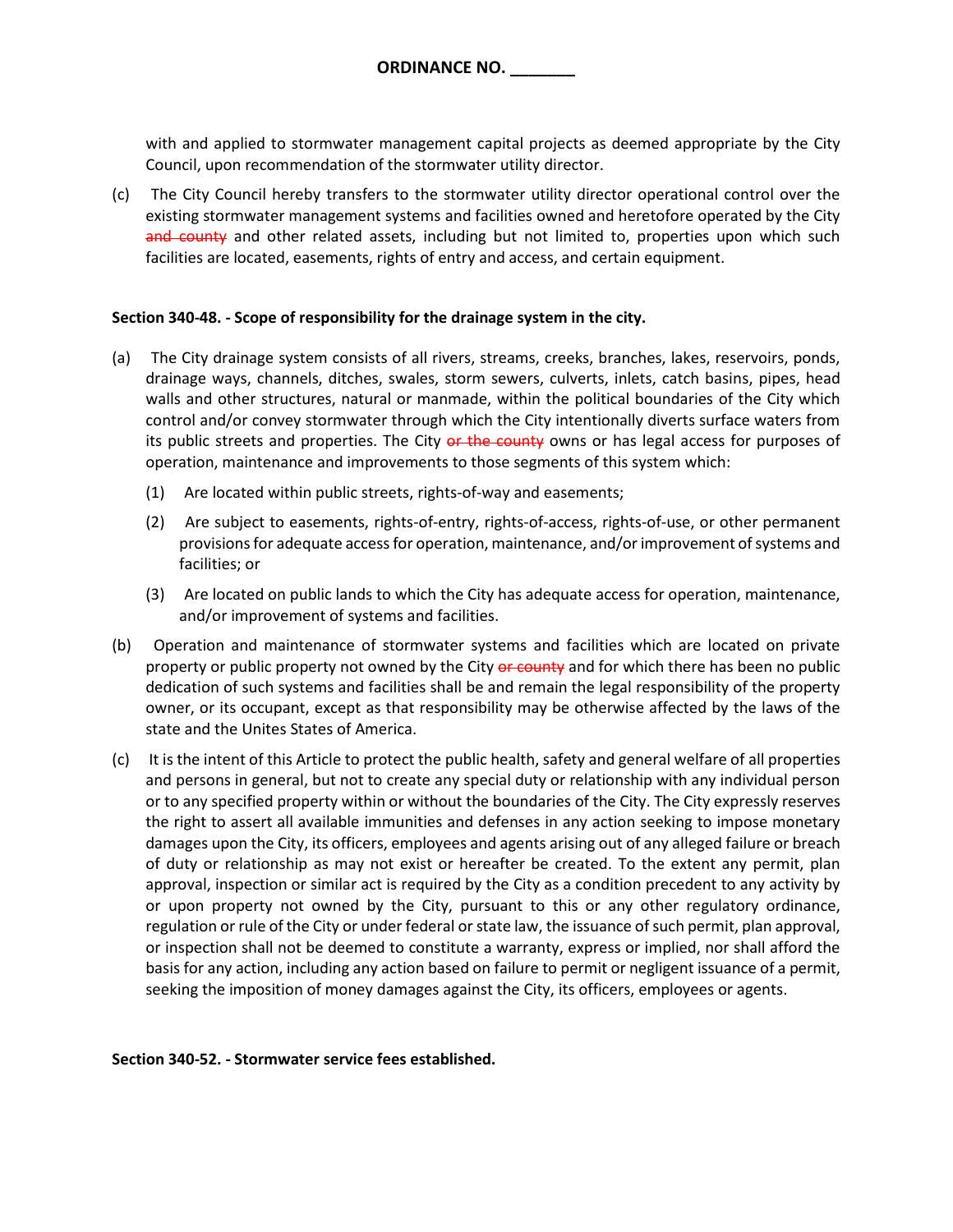(a) In order to fully recover the cost of providing stormwater services and facilities while fairly and reasonably apportioning the cost among developed properties throughout the City, the City has set forth a stormwater service charge, which shall be established by resolution and set forth in a fee schedule kept and maintained by the office of the city clerk.

(a) In order to fully recover the cost of providing stormwater services and facilities while fairly and reasonably apportioning the cost among developed properties throughout the City, the following stormwater rates shall apply:

(1) *Residential properties:* The stormwater service charge shall be four dollars per month per unit, calculated as follows:

a. All single-family attached and detached dwellings shall be charged the rate applicable to one equivalent residential unit.

b. All multifamily and mixed-use multifamily dwellings shall be charged the rate applicable to 0.5 times the number of dwelling units located on the multifamily or mixed-use multifamily property.

(2) *All other properties:* The stormwater service charge shall be four dollars per month for each 3,000 square feet of impervious surface or increment thereof on the property.

## **Section 340-53. - Exemptions and credits applicable to stormwater service charges.**

- (a) Except as provided in this section, no public or private property shall be exempt from stormwater utility service charges or receive a credit or offset against such service charges. No exception, credit, offset, or other reduction in stormwater service charges shall be granted based on the age, tax or economic status, race, or religion of the customer, or other condition unrelated to the stormwater utility's cost of providing stormwater services and facilities.
- (b) The following properties are exempt from stormwater utility fees:
	- (1) Undeveloped land.
	- (2) All public rights-of-way.
	- (3) Railroad rights-of-way (tracks). However, railroad stations, maintenance buildings, or other developed land used for railroad purposes shall not be exempt from stormwater service charges.
	- (4) Any property whereby 100 percent of the stormwater runoff is contained on the premises and no runoff enters into the stormwater management system.
	- (5) Developed land which by reason of topography discharges stormwater onto land or property which does not lie within the jurisdictional limits of the City.
- (c) Credits are available based on the following:
	- (1) Property owners of developed land may receive a stormwater service charge credit for on-site systems or facilities. Stormwater service charge credits shall be determined based on the technical requirements, design and performance standards contained in the 2016 edition of the Georgia Stormwater Management Manual, as may be updated or amended from time to time. Stormwater service charge credits may total up to 40 percent of the service charge applicable to a property, and shall be granted in the following increments: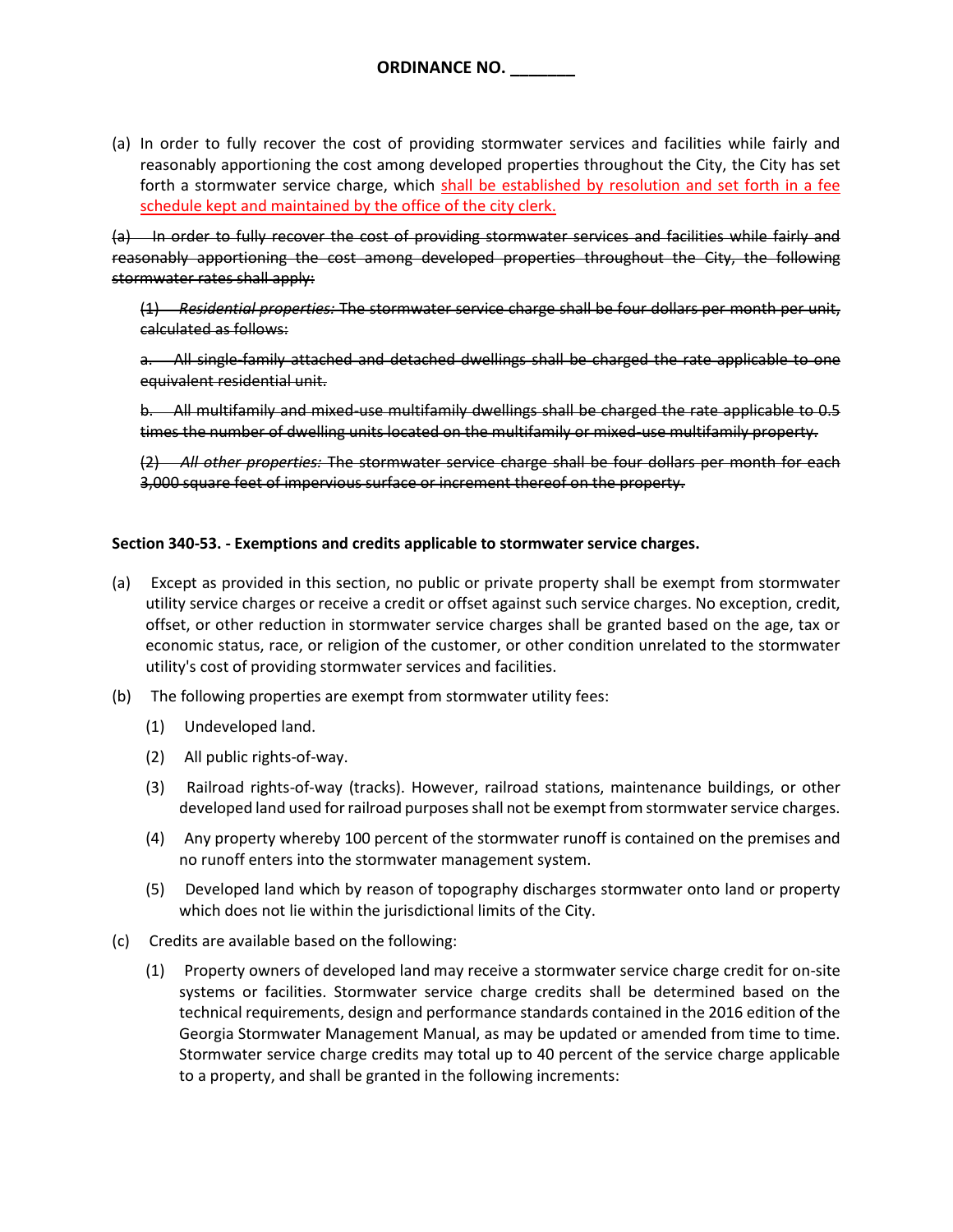- a. Ten percent credit for on-site systems or facilities sized and functioning to meet water quality in accordance with City of Chamblee Code of Ordinances and the 2016 edition of the Georgia Stormwater Management Manual, as may be updated or amended from time to time.
- b. Ten percent credit for on-site systems or facilities sized and functioning to meet the channel protection in accordance with City of Chamblee Code of Ordinances and the 2016 edition of the Georgia Stormwater Management Manual, as may be updated or amended from time to time.
- c. Ten percent credit for on-site systems or facilities sized and functioning to meet the overbank flood protection in accordance with City of Chamblee Code of Ordinances and the Georgia Stormwater Management Manual, as may be updated or amended from time to time.
- d. Ten percent credit for on-site systems or facilities sized and functioning to meet the extreme flood protection properly in accordance with City of Chamblee Code of Ordinances and the 2016 edition of the Georgia Stormwater Management Manual, as may be updated or amended from time to time.
- (2) Property owners seeking service charge credits must apply for stormwater service charge credits through completion and submittal to the City of a stormwater service charge credit application prior to January 1 of the year in which stormwater service charges are to be billed. (Except for 2005, in which applications must be received by March 1, 2005). Credits will only be granted through applications approved by the City for the remainder of the year in which stormwater service charges are to be billed.
- (3) Upon receipt of a timely filed, completed application, the chief executive officer or his designee shall review the application and make a determination as to whether the applicable criteria for a credit has been met. All decisions regarding the approval or disapproval of a stormwater credit shall be made within 45 days of the date the completed application was submitted to the City.
- (4) Any credit allowed against the service charge is conditioned on:
	- a. Continuing compliance with the City's design and performance standards as stated in the 2016 edition of the Georgia Stormwater Management Manual, as may be updated or amended from time to time; and
	- b. Upon continuing provision of the systems or facilities provided, operated, and maintained by the property owner or owners upon which the credit is based.
- (d) The City may revoke any credit at any time for noncompliance with this Article.